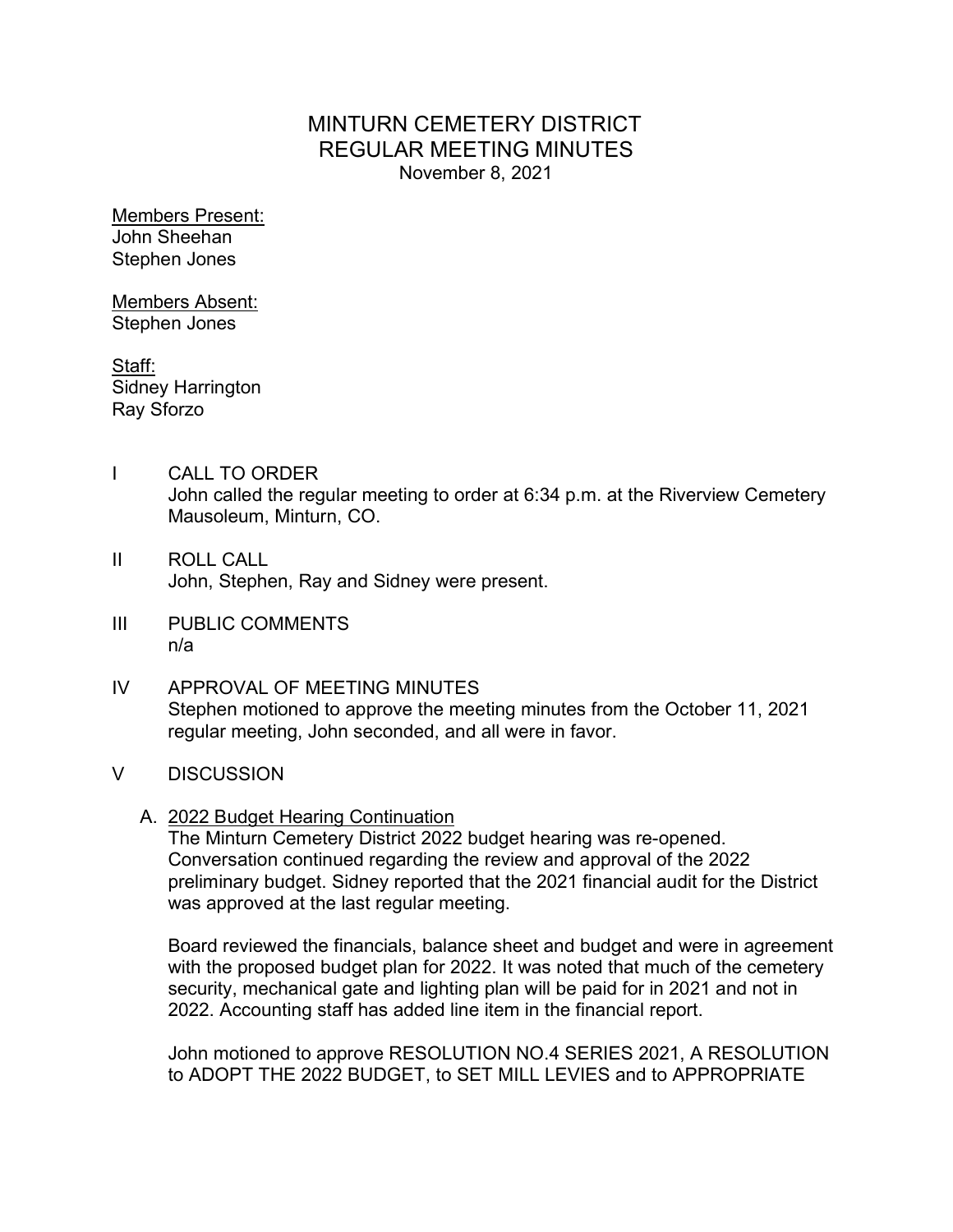SUMS OF MONEY for the Minturn Cemetery District. Stephen seconded and all were in favor.

#### B. Security / Electrical / Mechanical Gates:

Ray gave an update of the project. The gate install will finish up tomorrow. The lighting suggestion from F.D. Taylor, electrician, is to install a dark-sky-compliant, maintenance free undermount light that lasts 100,000 hours. This would be a very efficient light. Ray is also meeting with Matt from Superior this week.

Ray reported that a gas line was hit by our install crew. The gas company, Xcel Energy, mislocated a property "line spur" and acknowledged their failure to correctly locate. This did not impede our project progress but resulted in emergency response to the cemetery.

John motioned to approve the install of this particular light style for a price not to exceed \$4,500. Stephen seconded and all were in favor.

### C. Old Edwards Cemetery Update – Sidney

We are still waiting for a survey to be performed in order to complete the title work for the parcel. The BOCC attorney, Holly, is acting as a roadblock because the title work is currently suggesting that the Miller Estate does not own the OEC land parcel. Sidney will continue to work with Hilary and Matt to navigate the title issues and blaze forward with our BOCC petition.

Sidney recently spoke with Beth Riley, who is a strong presence in the Edwards business community and serves on the Edwards Metro District. Beth says that she believes the Edwards community would greatly benefit from the renewal and preservation of the Old Edwards Cemetery.

#### D. Mausoleum Exterior Crypts – Sidney

The B'nai Vail Congregation recently visited the cemetery to scout out an appropriate burial plot for the purpose of conducting a Jewish ritual called "genizah" whereby sacred books are buried in the ground and thus a single burial plot would be dedicated for that purpose. B'nai would continue to add books over time resulting in multiple excavations at the same plot.

Upon meeting with Rabbi Joel, Mark and Karen, we explored the idea of interring books in the mausoleum crypt space on the southern exterior of the building. The group would like to inquire about purchasing a crypt space for that singular purpose and then also about purchasing the entire bank on the southern exterior wall for exclusive congregational use. Additionally, would there be a bulk rate for this? And would we allow signage acknowledging "B'nai Vail Congregation" mounted on the granite above the crypts? Would the District allow a "donor tree" next to the southern exterior crypts?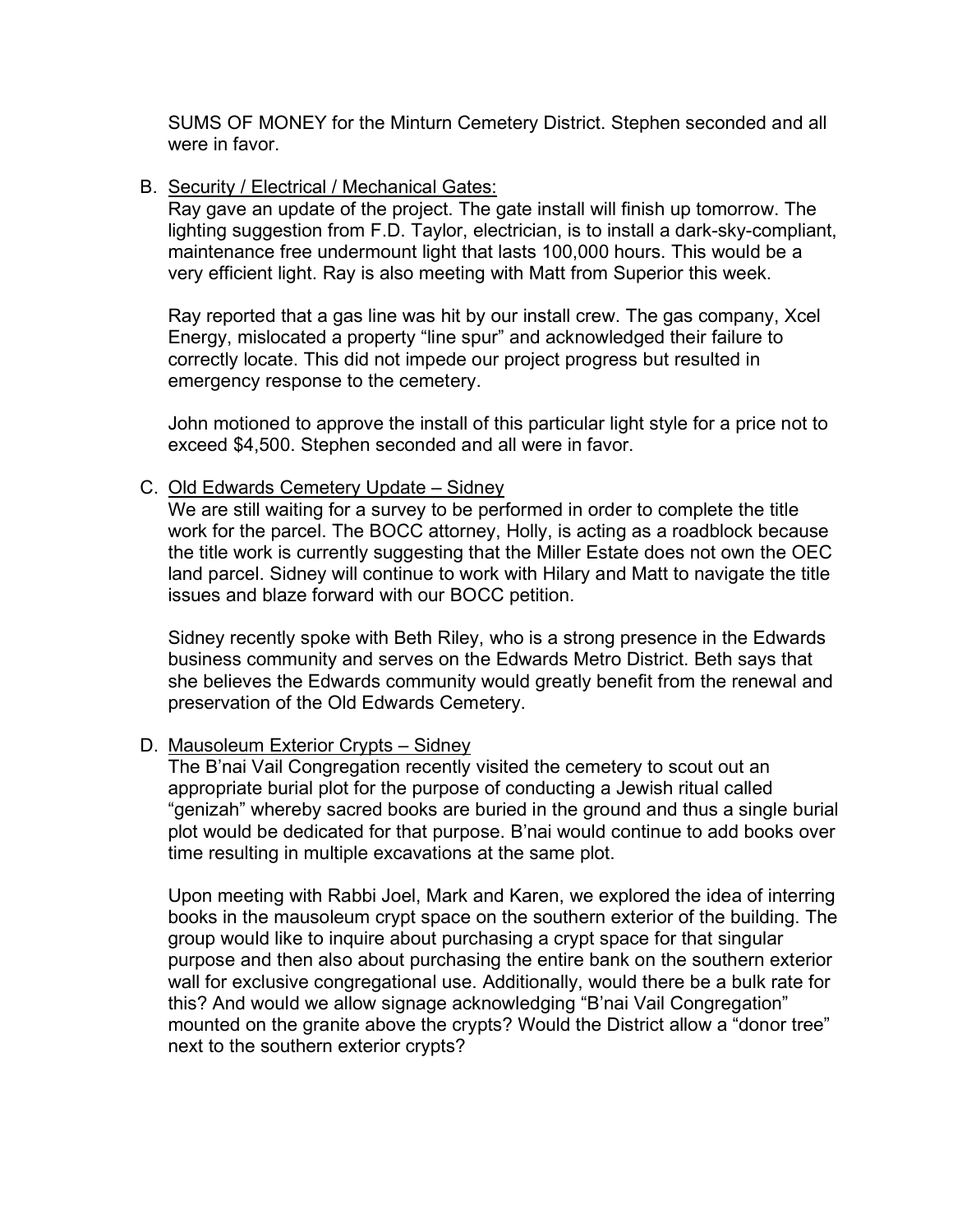Discussion ensued and the board decided that the Minturn Cemetery District can only extend the listed fee schedule rate and that a bulk rate for crypts is not possible. John reminded board and staff that more than ten years ago, they expressly discussed pricing for the mausoleum offerings here and its fees are designed to pay for the expense of building the mausoleum here in Minturn. All agreed that we must stick to by-the-book pricing for all patrons and cannot give special pricing to any group.

Furthermore, the board agreed that should B'nai purchase the entire bank of exterior crypts on the southern wall, that an "approved" sign would be allowed; however, a donor tree would not be allowed.

#### E. OTHER DISCUSSION ITEMS:

Board members expressed concern over the excessive tributes that are currently in the cemetery. Board and staff have noticed many unseasonal items that are on graves and headstones to the extent that it looks like garbage.

Per our rules and regulations, staff will move forward with an overall cemetery tribute clean up to remove unseasonal and dilapidated items before winter arrives.

John and Stephen agree that excessive plastic and tribute items begin to look trashy. Ray commented that we have many beautiful flowers and planting already here at the cemetery to make it a serene and peaceful place. All of the placed tributes are a form of therapy for patrons but ultimately turns into litter at the cemetery property. All agreed, we need to be more proactive at cleaning up unseasonal items two weeks after holidays.

#### VI. BILL PAYING

The following electronic funds transfers were made: 11/8/2021 Centurylink 269.24 10/19/2021 ERWSD 2,462.72

The Following check payments were made:

| 11/8/2021 | 2960 ABC Parts, Inc. 247.90              |          |
|-----------|------------------------------------------|----------|
| 11/8/2021 | 2959 A4S Construction 16,387.50          |          |
| 11/8/2021 | 2958 A-Peak, Inc. 1,960.00               |          |
| 11/8/2021 | 2961 Bishop Webworks 191.25              |          |
| 11/8/2021 | 2962 Bobcat of the Rockies 2,962.00      |          |
| 11/8/2021 | 2963 Firstbank 949.66                    |          |
| 11/8/2021 | 2964 Fitz Landscaping 34,892.89          |          |
| 11/8/2021 | 2966 Home Depot 157.53                   |          |
| 11/8/2021 | 2965 Hoffmann, Parker, Wilson & Carberry | 2,076.50 |
| 11/8/2021 | 2967 Mike Layman Locksmith 108.00        |          |
| 11/8/2021 | 2968 Peggy Peters 722.00                 |          |